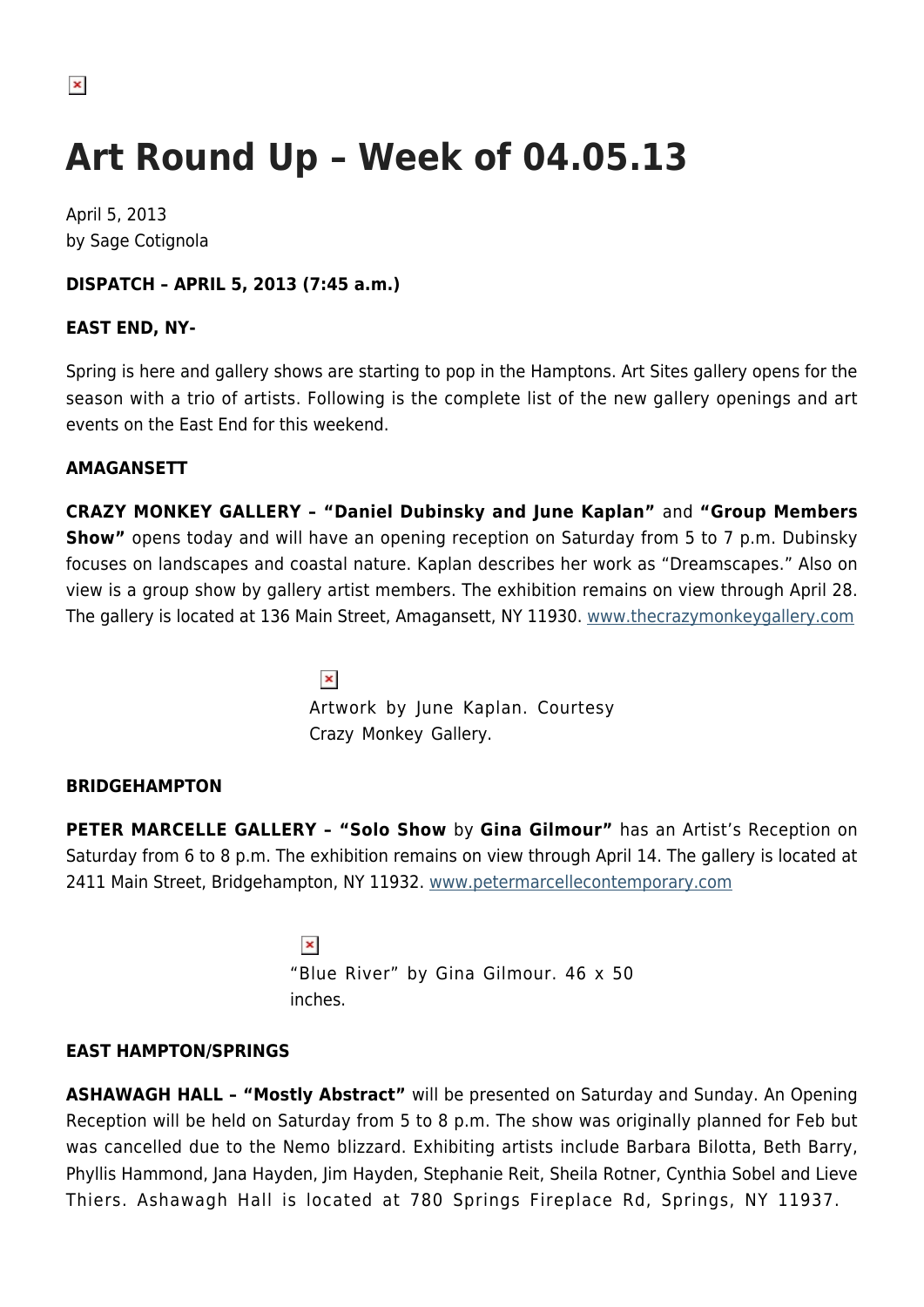#### [www.ashawagh-hall.org](http://www.ashawagh-hall.org/)

**THE DRAWING ROOM -** "New Work" has an opening reception on Saturday from 5 to 7 p.m. for its current group show. Exhibiting artists include Jennifer Bartlett, Mary Ellen Bartley, Carol Gove, Robert Harms, Sharon Horvath, Laurie Lambrecht, Mel Kendrick, Donald Sultan, Timothy Woodman and Jack Youngerman. The exhibition remains on view through April 28. The gallery is located at 66H Newtown Lane, East Hampton, NY 11937. [www.drawingroom-gallery.com](http://www.drawingroom-gallery.com)

## **RIVERHEAD**

**ART SITES GALLERY**– **"Sensoria"** has an Opening Party on Saturday from 5 to 7 p.m. Exhibiting artists are Hava Gurevich, Darlene Charneco, and Sue Heatley. All of the artists draw inspiration from the living sciences and nature. The exhibition remains on view through May 5. The gallery is located at 651 West Main St, Riverhead, NY 11901. [artsitesgallery.com](http://artsitesgallery.com/)

## **SOUTHAMPTON**

**SOUTHAMPTON CULTURAL CENTER – "Paperwork"** has an Opening Reception on Saturday from 4 to 6 p.m. Exhibiting artists are Stephanie Brody-Lederman, Margery Harnick, Anne Sager, Roseann Schwab, Walter Schwab, Gail Miro, Mary Stubelek, Gregory Thorpe, E.E. Tucker and Hans Van de Bovenkamp. The exhibition remains on view through April 22. The exhibition is curated by Arlene Bujese.

 $\pmb{\times}$ 

Artwork by Stephanie Brody-Lederman. Courtesy Southampton Cultural Center.

**"An Evening of Latin Flair"** takes place tonight (Friday) at 7 p.m. Spanish and Latin influenced classical music will be performed by Jay Sorce on guitar, Andrea Lodge on piano, Elizabeth York on violin, Josh Schwalbach on bass, and Scott Litroff on saxophone. Admission is \$20, \$10 for students under 21. The performance is located at Levitas Center for the Arts, 25 Pond Lane, Southampton Village, NY 11968. [www.southamptonculturalcenter.org](http://www.southamptonculturalcenter.org/)

#### **WATERMILL**

**PARRISH ART MUSEUM – "Richard Artschwager:** *Shut Up and Look"* screening with a discussion takes place tonight at 6 p.m. Panelists include film director Maryte Kavaliauskas, producer Morning Slayter and artists Malcolm Morley and John Torreano. The group will discuss the maverick artist and his work. Admission is \$10 and free for museum members, children and students. Space is limited and reservations recommended.

Shut Up and Look is a new film about Richard Artschwager, the distinguished, idiosyncratic American artist who died in February 2013 at the age of 89 shortly after a retrospective on his work was presented at the Whitney Museum of American Art in NYC. The film provides an intimate look at Artschwager, who allowed the filmmakers into his private world for more than eight years.